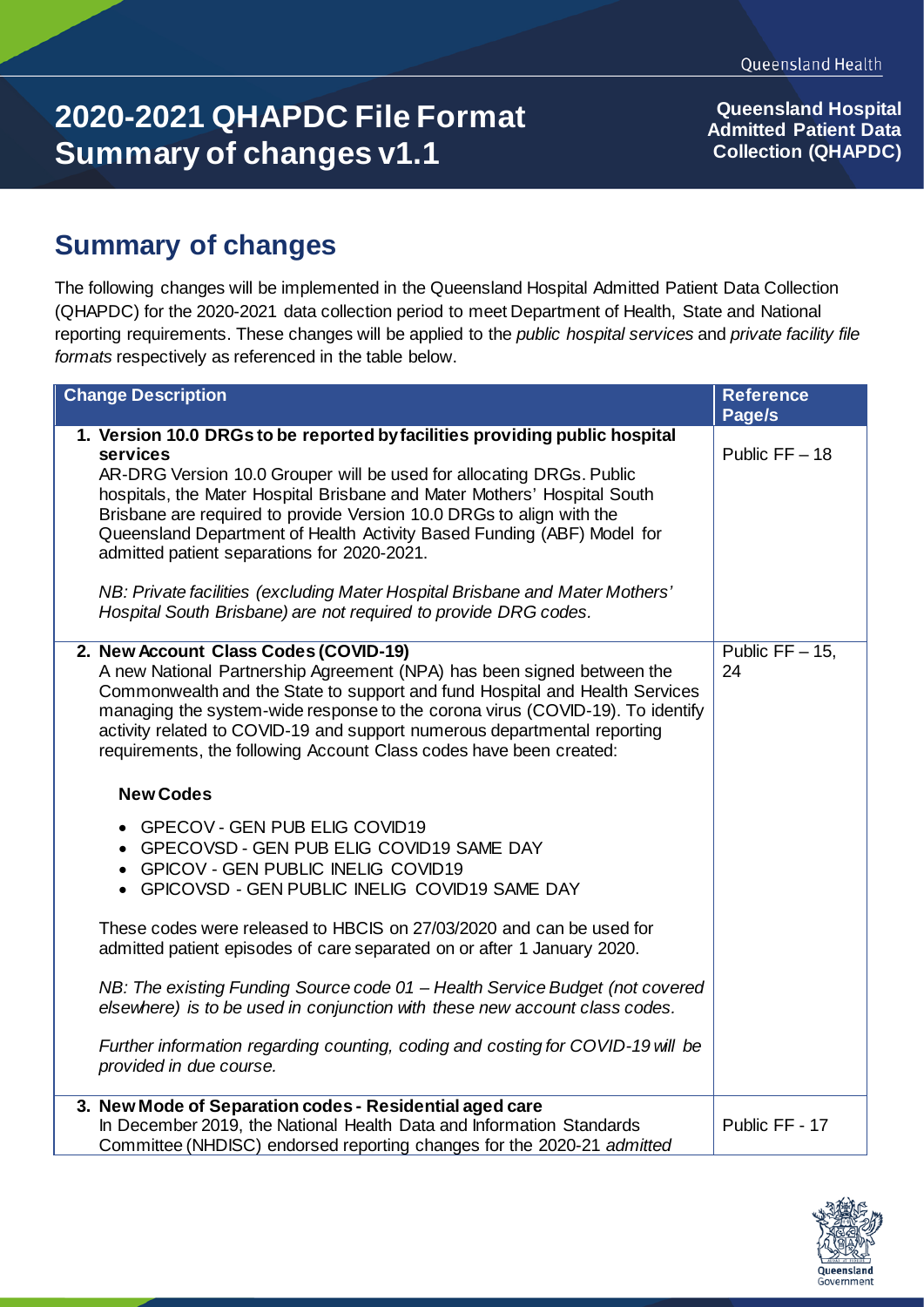| <b>Change Description</b>                                                                                                                                                                                                                                                        | <b>Reference</b><br>Page/s          |
|----------------------------------------------------------------------------------------------------------------------------------------------------------------------------------------------------------------------------------------------------------------------------------|-------------------------------------|
| patient care national minimum data set to address the lack of specificity in data<br>collections for patients separated to residential care which has been identified<br>as an area for improvement by the AIHW and IHPA.                                                        | Private FF-14                       |
| <b>New Codes</b>                                                                                                                                                                                                                                                                 |                                     |
| • 21-Residential aged care service, which is not the usual place of<br>residence.                                                                                                                                                                                                |                                     |
| 22-Residential aged care service, which is the usual place of residence.<br>$\bullet$                                                                                                                                                                                            |                                     |
| <b>End Date Code</b>                                                                                                                                                                                                                                                             |                                     |
| • 15-Residential aged care service                                                                                                                                                                                                                                               |                                     |
| These changes are to be applied to admitted patient episodes separated on or<br>after 1 July 2020. When a patient is separated to a residential aged care facility,<br>either of these new codes should be selected. Code 01 - Home/usual residence<br>should no longer be used. |                                     |
| NB: Business rule change. The new mode of separation code '22' should be<br>used for patients returning to residential aged care services in place of the<br>existing code 01-Home/usual residence.                                                                              |                                     |
| 4. Transferring to Facility - Additional requirements<br>Hospitals are required to provide the facility code the patient is transferring to if<br>the Mode of Separation is 12, 16, 21 or 31.                                                                                    | Public FF - 18, 60                  |
| Along with the changes to the 'mode of separation' codes for residential aged<br>care services, the associated 'transferring to facility' details are to be provided<br>for the codes above.                                                                                     | Private FF- 15, 42                  |
| This applies to admitted patient episodes separated on or after 1 July 2020.                                                                                                                                                                                                     |                                     |
| 5. Preferred Language - Additional reference code African Not Elsewhere Inc<br>(Public Hospitals Only)<br>A new reference code is valid for episodes with a language code on or from 1<br>July 2020 as follows:                                                                  | Public FF - 21, 61<br>Private FF-16 |
| 9299 - Language code<br>86 - Coding index<br>AFAR - Language Description<br>African - Not Elsewhere Inc. - Mapped Code Description                                                                                                                                               |                                     |
| NB: For public hospital facilities the reference file update will be part of the<br>HBCIS June release updates.                                                                                                                                                                  |                                     |
| This data item is not currently required to be provided by private facilities.<br>However, they may wish to add reference code (929986 - AFAR) in their patient<br>administration systems.                                                                                       |                                     |
| 6. Telehealth Event Type - Additional reference code Telehandover case<br>conference<br>(Public Hospitals Only)<br>A new reference code value is be added for Telehealth Event Type.                                                                                             | Public FF - 55                      |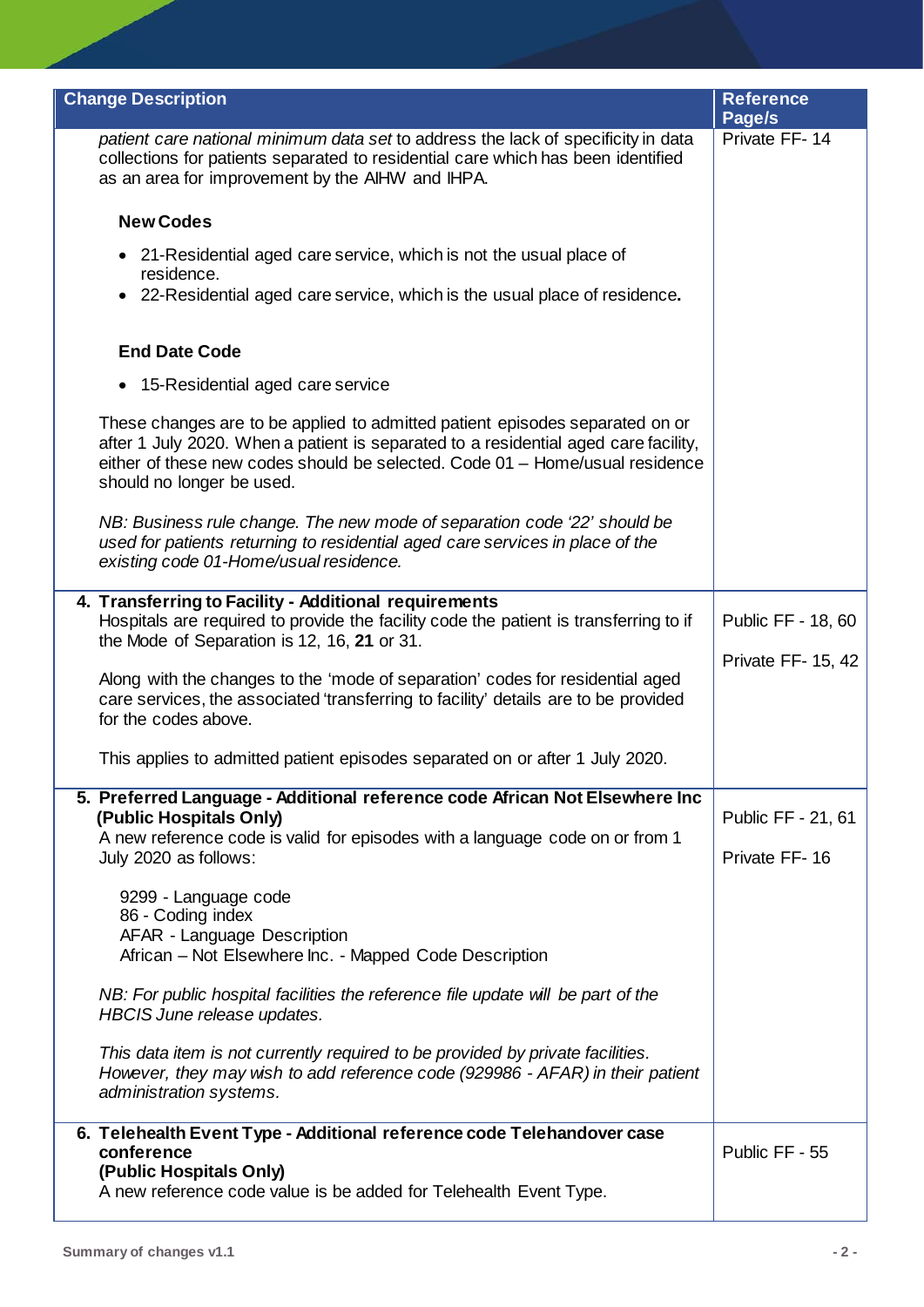| <b>Change Description</b>                                                                                                                                                                                                                                                                                                                                                                              | <b>Reference</b><br>Page/s |
|--------------------------------------------------------------------------------------------------------------------------------------------------------------------------------------------------------------------------------------------------------------------------------------------------------------------------------------------------------------------------------------------------------|----------------------------|
| <b>New Code</b>                                                                                                                                                                                                                                                                                                                                                                                        |                            |
| • 25-Telehandover case conference                                                                                                                                                                                                                                                                                                                                                                      |                            |
| This will apply to public hospital telehealth events where the admitted patient<br>episode was separated on or after 1 July 2020.                                                                                                                                                                                                                                                                      |                            |
| 7. Standard Unit Code - Shared reference file update<br>A new reference code value is be added to enable the recording of clinical<br>toxicology standard units for admitted telehealth events.                                                                                                                                                                                                        | Public FF - 18,<br>25, 55  |
| <b>New Code</b>                                                                                                                                                                                                                                                                                                                                                                                        | Private FF-15,19           |
| • CTOX – Clinical Toxicology                                                                                                                                                                                                                                                                                                                                                                           |                            |
| This new code will be available for selection in the <b>Provider Unit</b> field in the TID<br>screen however as it a shared reference file with the HQI Standard Unit Code<br>reference file, this means it will also available for mapping by sites in relation to<br>their local to standard unit code mapping.                                                                                      |                            |
| NB: For public hospital facilities the reference file update will be part of the<br>HBCIS June release updates. Private facilities do not report telehealth data but<br>will be able to use this new code to report Standard Unit Code.                                                                                                                                                                |                            |
| 8. DVA file number - Additional prefix 'V'                                                                                                                                                                                                                                                                                                                                                             | Public FF - 48, 78         |
| In November 2019, the Department of Veterans' Affairs (DVA) announced a new<br>war code for DVA clients to overcome file number limitations. New clients<br>registering with DVA will now be allocated veteran cards prefixed with "V"<br>(Veteran) rather than "SM" (Serving Member). Existing card numbers will not<br>change. Also, the number of alpha characters DVA file number will not change. |                            |
|                                                                                                                                                                                                                                                                                                                                                                                                        | Private FF-37,56           |
| For example, in Queensland, a DVA file number on new veteran's cards will be<br>prefixed by 'QV'.                                                                                                                                                                                                                                                                                                      |                            |
| The new war reference code and prefixes will be valid for episodes with a DVA<br>file number on or from 1 July 2020.                                                                                                                                                                                                                                                                                   |                            |
| NB: For public hospital facilities a corresponding update to allow the recording of<br>the new prefixes is to occur in the HBCIS June release.                                                                                                                                                                                                                                                         |                            |

In addition to these changes, there are amendments to validation rules and other incidental updates to both public and private file formats as follows:

| Validation Rules and other incidental updates                                                                                                                                                                                                                                                                                                                                                                                                                                 | <b>Reference</b><br>Page/s |
|-------------------------------------------------------------------------------------------------------------------------------------------------------------------------------------------------------------------------------------------------------------------------------------------------------------------------------------------------------------------------------------------------------------------------------------------------------------------------------|----------------------------|
| 9. Smoking Status - Validation rule update<br>(Public Hospitals only)<br>The validation rules have been updated to reflect current validation<br>requirements for the reporting of smoking status.<br>The reporting of the smoking status code must not be null if the care type $\langle \rangle$ to 15<br>newborn', '07 organ procurement - posthumous or 08 boarder' if the age of<br>patient at admission >= 18 years and mode of separation <> '05 died in<br>hospital'. | Public FF - 61             |